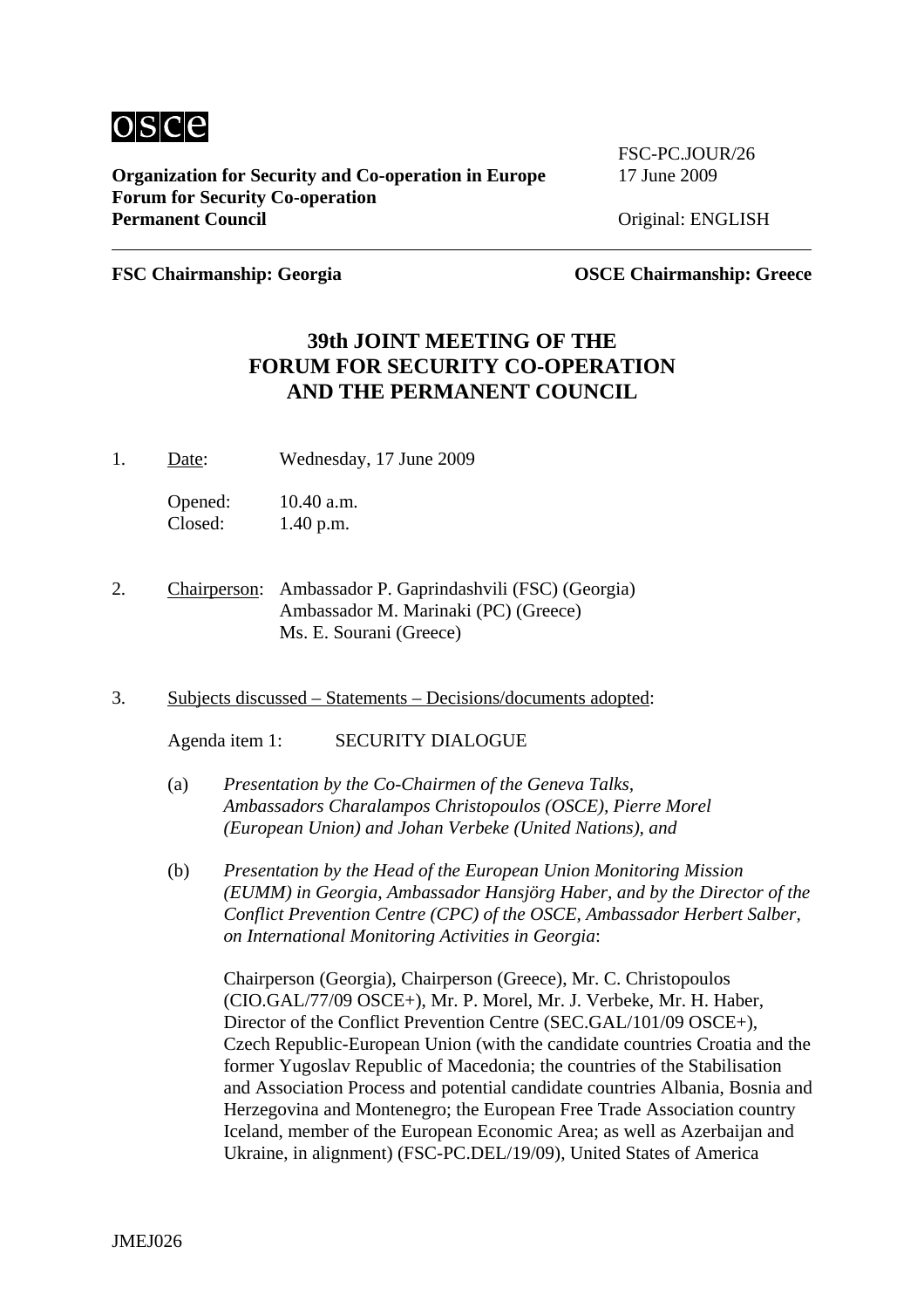(FSC-PC.DEL/20/09), Turkey, Norway (FSC-PC.DEL/21/09), Canada, Russian Federation (FSC-PC.DEL/22/09), United Kingdom, Georgia

#### Agenda item 2: FSC DECISION ON A MEETING OF THE HEADS OF VERIFICATION CENTRES

Chairperson (Georgia)

**Decision**: The Forum for Security Co-operation adopted Decision No. 4/09 (FSC.DEC/4/09), the text of which is appended to this journal, on a meeting of the heads of verification centres.

Agenda item 3: FOOD-FOR-THOUGHT PAPER ON FURTHER WORK ON UNSCR 1540

United States of America (Annex 1), Russian Federation, United Kingdom

Agenda item 4: ANY OTHER BUSINESS

- (a) *Ceremony in Cyprus to mark the conclusion of the destruction of MANPADS, held on 12 June 2009*: Chairperson, FSC Co-ordinator for Projects on Small Arms and Light Weapons (United Kingdom) (FSC-PC.DEL/23/09), Cyprus (Annex 2)
- (b) *Matters of protocol*: Finland, Chairperson, Czech Republic
- 4. Next meeting:

To be announced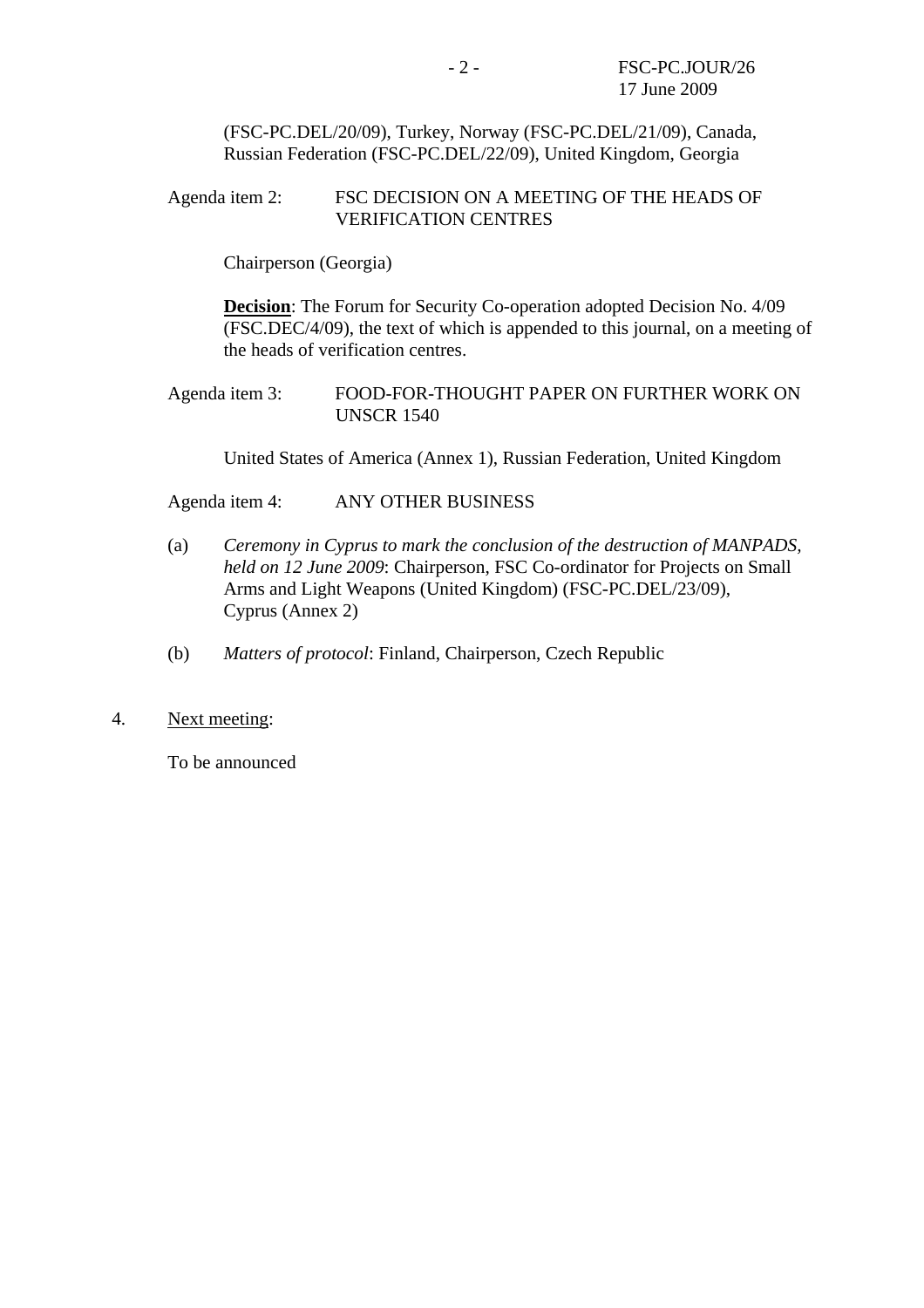

**Organization for Security and Co-operation in Europe** 17 June 2009 **Forum for Security Co-operation Annex 1 Permanent Council**

FSC-PC.JOUR/26

Original: ENGLISH

**39th Joint Meeting of the FSC and the PC**  FSC-PC Journal No. 26, Agenda item 3

## **STATEMENT BY THE DELEGATION OF THE UNITED STATES OF AMERICA**

Thank you Madam Chairwoman, Mr. Chairman,

 Thank you for the opportunity to briefly discuss the food-for-thought paper on Further Work on UNSCR 1540 (FSC.DEL/25/09/Corr.4). On behalf of the co-sponsors, Belgium, Canada, Croatia, France, Italy, Norway, Poland, Romania, Slovenia, Spain, the United Kingdom, and the United States, we believe this joint meeting of the Forum for Security Co-operation and the Permanent Council is an appropriate occasion to emphasize the need for discussions on how the OSCE, as a regional organization, can further the implementation of UNSCR 1540. The co-sponsors have prepared a strategy paper that identifies a number of steps that participating States can pursue to further implementation of UNSCR 1540.

 Implementation of 1540 is a classic OSCE "crossover" issue, encompassing multiple elements of the first dimension portfolio that is addressed by both the FSC and the Permanent Council through its Security Committee. Our first challenge is finding a way to blend the expertise of these bodies to complement and enhance our work. The Action against Terrorism Unit (ATU) and the Conflict Prevention Centre's Borders Team both have mandates that could contribute to the non-proliferation objectives of 1540.

 Recently the 1540 Committee in New York approved a Program of Work, that will focus on:

- National implementation;
- Assistance;
- Co-operation with international organizations;
- Transparency.

 While there are some participating States that doubt the OSCE can make a contribution to this work, we believe that a role exists for the Organization. There are several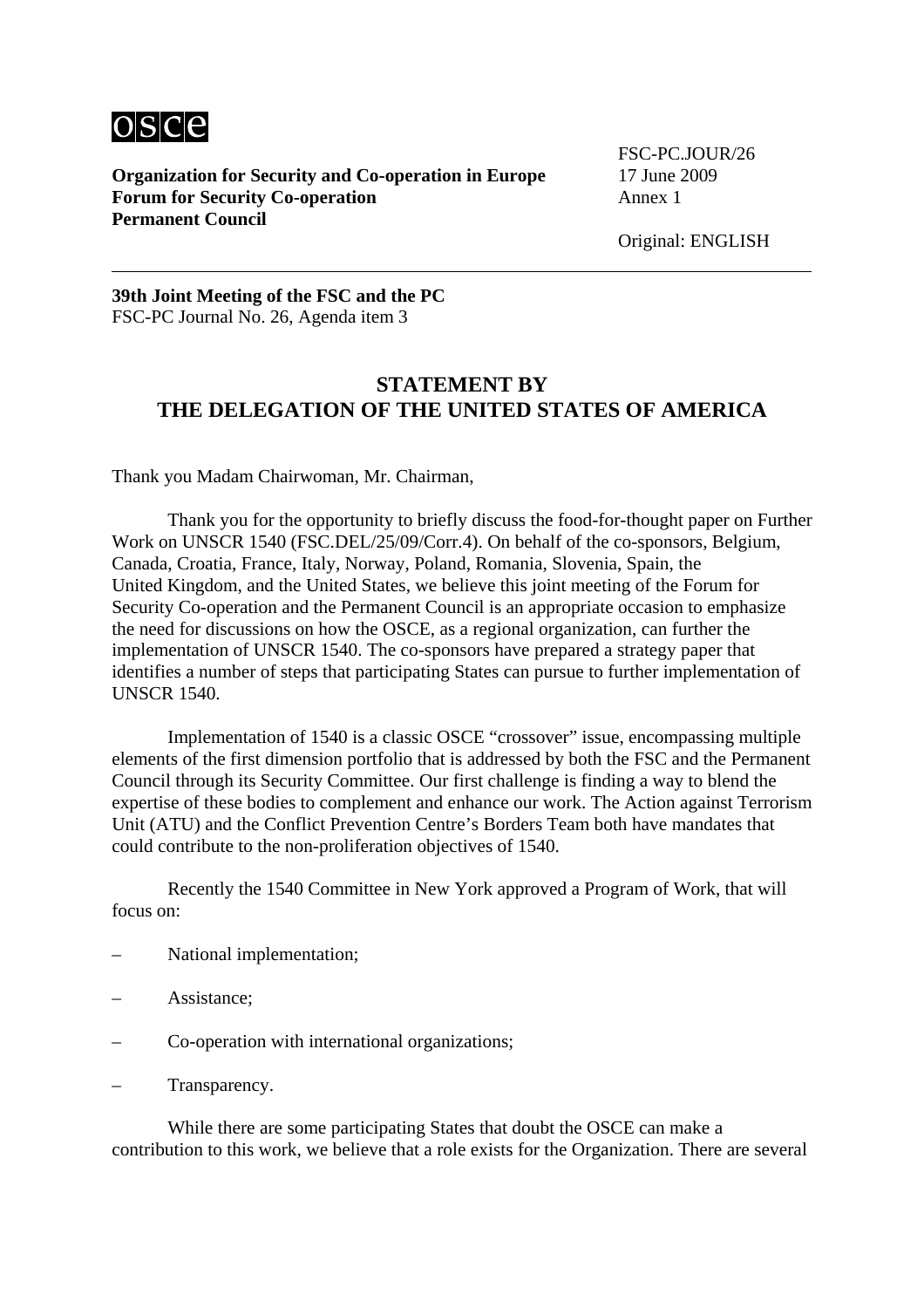tasks that the OSCE can undertake now to significantly improve the implementation of 1540 with regard to this Program of Work, as laid out in our strategy paper:

- Discuss the progress made on national implementation plans and provide this information to all participating States of the OSCE and the Partners for Co-operation through an information exchange to further the dialogue on implementation, and forward the outcome to the 1540 Committee based in New York.
- Identify a key OSCE liaison with the 1540 Committee who can develop a list of regional experts for co-operation on technical implementation of 1540 issues, as well as maintaining national points of contact on 1540 implementation who may be able to provide technical assistance – this is requested in UNSCR 1810 as the 1540 Committee has only eight experts and needs the co-operation of regional organizations.
- Complete at least the introduction and two chapters of the Best Practices Guide outreach has shown that a regionally endorsed overview is an important step for foreign ministries and interagency groups to educate those entrusted with actually developing and passing the laws.
- Continue to report on national implementation. This would involve the traditional OSCE function of peer review.

 Madam Chairwoman, Mr. Chairman, a number of participating States have been strong supporters of UNSCR 1540 since its inception, as well as its extension mandate UNSCR 1810, including the current 1540 Committee Vice-Chairs Croatia and the United Kingdom as well as fellow Security Council members Austria, France, Russia, and Turkey.

 We look forward to your questions and comments to further this broader discussion within the OSCE. As we move ahead, the co-sponsors welcome consultations with all relevant entities within the OSCE in order to realize the benefits of full implementation of UNSCR 1540.

Thank you and we ask that this statement be attached to the journal of the day.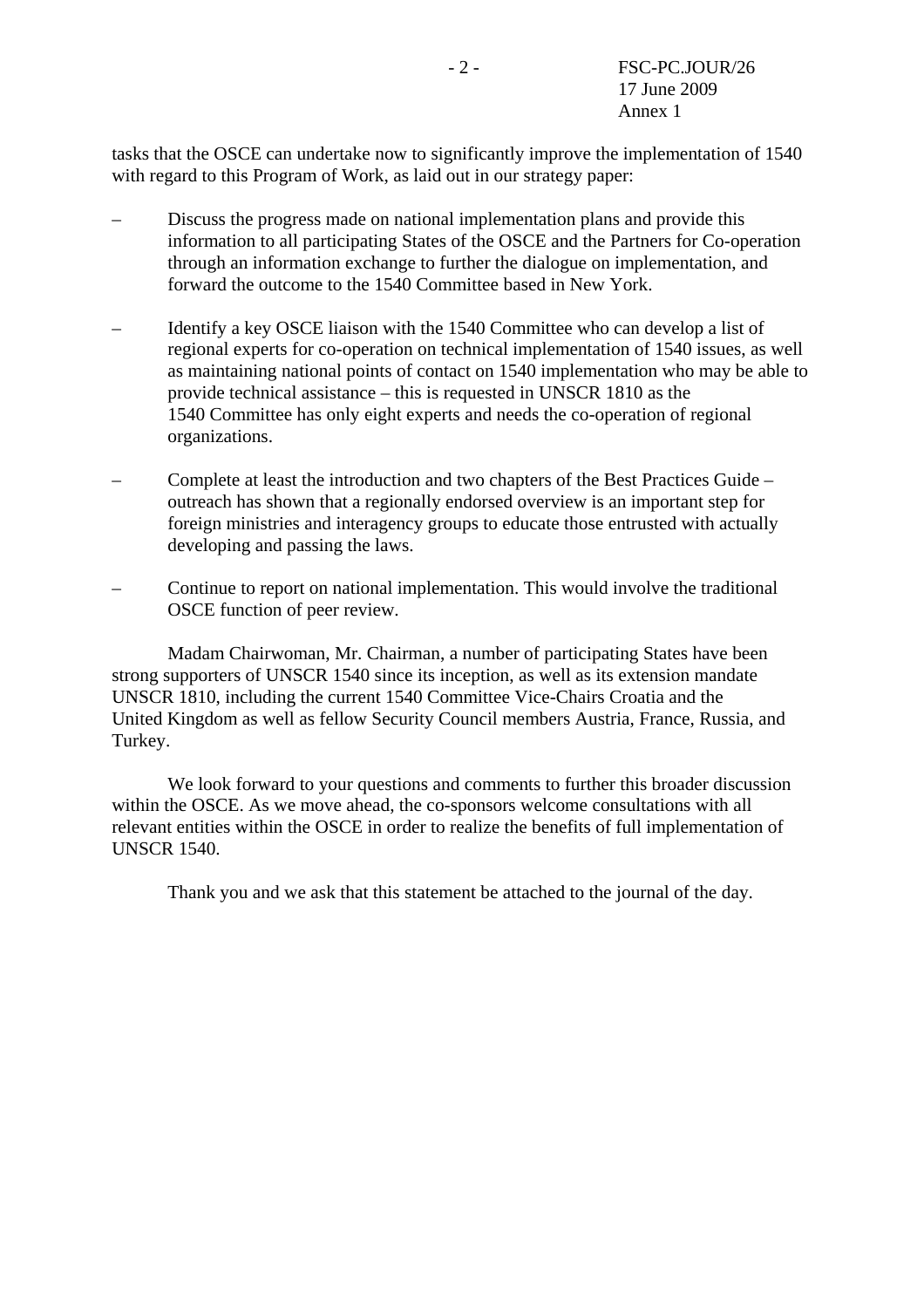

**Organization for Security and Co-operation in Europe** 17 June 2009 **Forum for Security Co-operation Annex 2 Permanent Council**

FSC-PC.JOUR/26

Original: ENGLISH

**39th Joint Meeting of the FSC and the PC**  FSC-PC Journal No. 26, Agenda item 4(a)

# **STATEMENT BY THE DELEGATION OF CYPRUS**

 The Permanent Mission of Cyprus to the OSCE, would like to inform that the OSCE-MoD Project for the destruction of 324 MANPADS, has been successfully implemented in Cyprus, between 9 and 12 June 2009, in accordance to all OSCE documents and other international norms, for safety and environmental protection.

 On the 12 June, the destruction of the last part of the mentioned MANPADS was carried out in full transparency, during a ceremony in the presence of:

- The Minister of Defence:
- The Ambassador of Greece in Cyprus as representative of the Greek CiO of the OSCE;
- The chairperson of the FSC;
- The representative of the CPC:
- The Ambassadors and the Defence Attaches of the United States of America and the United Kingdom;
- The Commanders of UNFICYP and British Sovereign Bases in Cyprus;
- Diplomatic officials and the media.

 The Ministry of Defence of Cyprus, expresses its gratitude to the OSCE for taking this project under its auspices, the CPC and the co-ordinator of the FSC on SALW for all the work done in preparing – co-ordinating – realizing the project, the mS that responded to its request for technical assistance, but mostly, the United States of America and the United Kingdom for providing their experts on their own expenses, without whom this project could not be implemented in such a quick, efficient and safe way.

Mr. Chairperson, I request that my statement is attached to the journal of the meeting.

Thank you.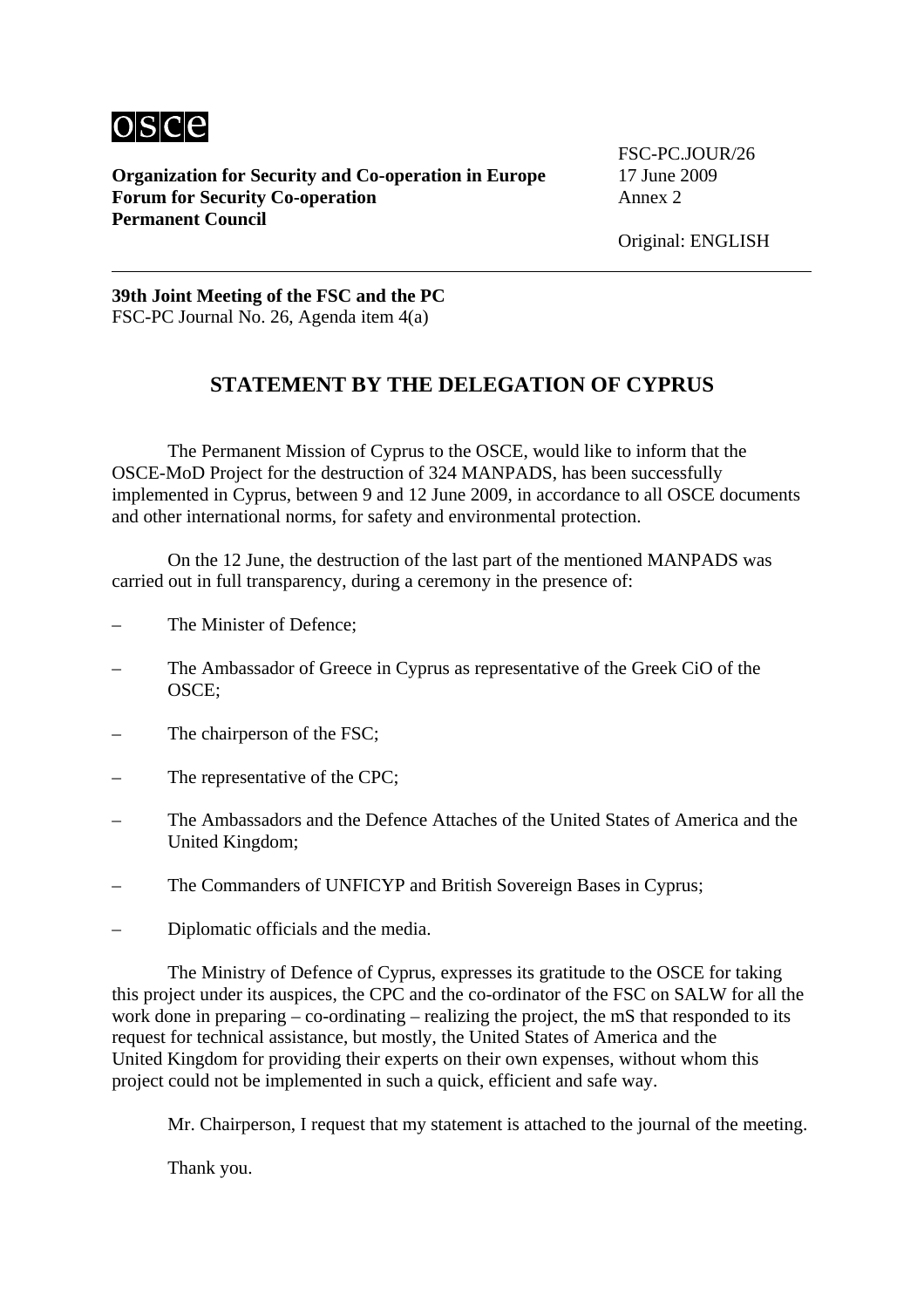

**Organization for Security and Co-operation in Europe** 17 June 2009 **Forum for Security Co-operation** 

FSC.DEC/4/09

Original: ENGLISH

**39th Joint Meeting of the FSC and the PC**  FSC-PC Journal No. 26, Agenda item 2

#### **DECISION No. 4/09 MEETING OF THE HEADS OF VERIFICATION CENTRES**

The Forum for Security Co-operation (FSC),

 Reaffirming that the OSCE Vienna Document 1999 (VD 99) remains a key instrument for confidence- and security-building measures (CSBMs) and noting that the Annual Implementation Assessment Meeting (AIAM) provides an important venue to discuss the implementation of agreed measures under the provisions of VD 99,

 Recognizing the interest expressed by participating States for the organization of a Heads of Verification Centres meeting to exchange experiences and information on technical aspects of implementation,

 Encouraged by the positive and constructive dialogue during the nineteenth AIAM on the VD 99,

 Recognizing the advantages to holding a Heads of Verification Centres meeting outside the framework of the AIAM,

Decides:

- 1. To call for a meeting of the Heads of Verification Centres on 14 December 2009;
- 2. To task the Conflict Prevention Centre (CPC) to prepare and chair the meeting;
- 3. That the agenda for the meeting should include the following main subjects:
- Verification-specific discussion on the implementation of CSBMs and other relevant issues between the Heads of Verification Centres;
- Exchange of views on the accomplished verification activities of the current year;
- Exchange of views on scheduled activities under VD 99;
- Exchange of views on improving the implementation of VD 99;